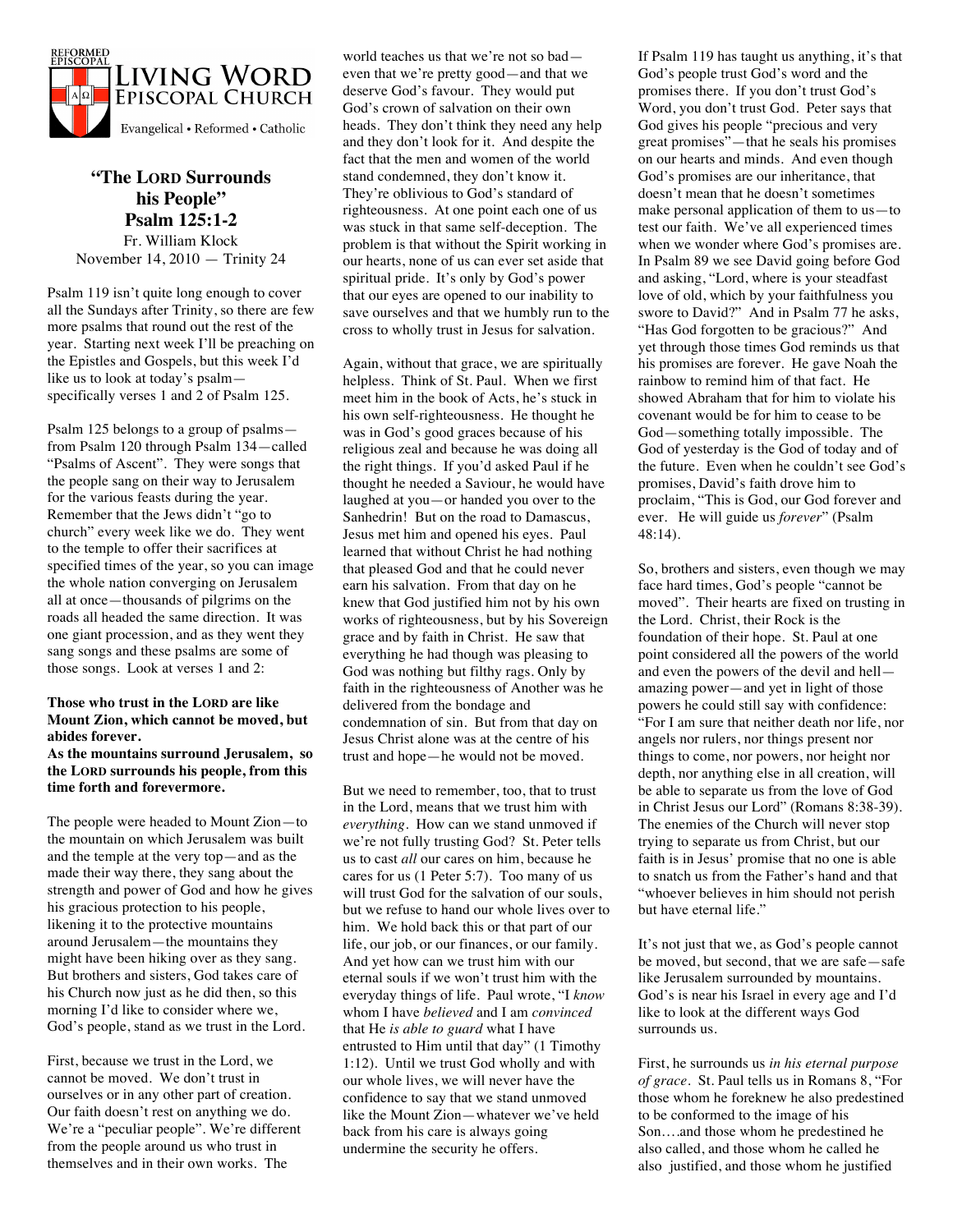he also glorified." These words can give us amazing peace if we'd just consider what they mean. They remind us that God has an eternal purpose—one that he has always had and always will have—and that he has been, is, and will continue to bring it about, through the finished work of Christ on the cross and in the full redemption of us, his people. Jesus himself came into the world to ratify and bring about the promises and provisions the Father had eternally decreed for his people. You and I are living the earnest, or the down payment, of them and trust that he will bring it to completion on the Last Day.

Second, *the infinite merits and righteousness of Christ* stand between the people of God and anything that would bring us down. Before we were Christ's we were exposed to sin and to the just wrath of the Father—to the curse of a broken law. But by grace through faith, we now stand clothed in the long robe of Christ's righteousness. In his righteousness he shelters us from the things that would otherwise destroy us. Isaiah describes the work of the Messiah as being "like a hiding place from the wind, a shelter from the storm, like streams of water in a dry place, like the shade of a great rock in a weary land" (Isaiah 32:2). He's the rock that shelters the Church. As St. Paul wrote, our "life is hidden with Christ in God." In the Old Testament it was when the blood was sprinkled before the mercy seat that God became a refuge to his people. It was when the blood of the Paschal lamb was painted on their doorposts on the night when the angel of death was to pass over Egypt, that the safety of Israel was assured. And so Mount Calvary, where the blood of the perfect Lamb was shed, is the spiritual mountain that shelters our souls. There's a reason why, as we read in Revelation last Sunday, the focus of our attention in heaven is on "the Lamb in the midst of the throne." It's because Jesus, that perfect Lamb, is the one who gives us the righteousness we can never have on our own. It is only as we are washed in his blood that we can stand before our holy and righteous God without being condemned. Again, the merits and righteousness of Christ protect.

Third, *the goodness of God surrounds his people forever*. And not just his goodness. For those who are reconciled to God there isn't a single attribute of the Godhead that isn't in some way working for our good. God's attribute are like an entire mountain chain of their own, surrounding and protecting us. Paul reminds us that "we have *peace* with God through our Lord Jesus Christ" (Romans 5:1). In Psalm 85:10

David reminds us that through the death of Christ, "*steadfast love* and *faithfulness* meet; *righteousness* and *peace* kiss each other." The righteousness of God, which Psalm 36 says is "like the great mountains", is now covered with the golden crown of God's peace, proclaiming blessing upon all who kiss the Son. God's *mercy* surrounds us like a shield. His *eternal being* and *unchanging nature* stand with us in terms of our everlasting salvation. He gives us assurance through the prophet, Malachi, saying, "I the LORD do not change; therefore you, O children of Jacob, are not consumed." He is the great I AM and he holds his saints in his hands. He assures us in Deuteronomy: "The eternal God is your dwelling place, and underneath are the everlasting arms." The attributes of God and how they relate to us and our salvation could be a year's worth of sermons, so suffice it to say that the Holy Trinity, in all his perfections surrounds his people night and day and with David we can proclaim: "I will say of the LORD, He is my refuge and my fortress: my God; in him will I trust" (Psalm 91:2).

*We also have a great High Priest surrounding us with his protection*. He ascended to heaven and now makes continual intercession for us before his Father. He is the Son of God, who became incarnate for our sake, who offered himself on the cross as the payment for our sins, and is now exalted to the right hand of the Father. And the Father himself sealed Christ's office with his own oath: "You are a priest forever, after the order of Melchizedek." That statement made by the Father should give us comfort, because it gives us assurance that his prayers are heard and that none of us will die who are in his priestly care. God always hears him. When he was on earth, Jesus prayed, "Father, I desire that they also, whom you have given me, may be with me where I am, to see my glory that you have given me because you loved me before the foundation of the world" (John 17:24). Whenever a believer dies, he goes to be with Jesus and to see his glory—to sit in the midst of the Lamb. And Jesus will continue to offer that same prayer until the last one of his people is with him in glory. I'm not sure we give it much thought, but Jesus' intercession—his prayers for us is the real reason behind our perseverance in the faith and our future eternal life. He said to St. Peter at one point, "Simon, behold, Satan demanded to have you, that he might sift you like wheat, but *I have prayed for you that your faith may not fail*" (Luke 22:31- 32). The world, the flesh, and the devil all stand ready to tear away our faith, but our great High Priest surrounds us with his

priestly prayers and with the grace offered at the cross. He keeps us safe and we persevere—we are not moved—because of his priestly work on our behalf.

Fifth, we should find great comfort in knowing that *God's presence is always with his people*. The Israelites were afraid to do the work that God had called them to do and so he reminded them: "My presence will go with you, and I will give you rest" (Exodus 33:14). When he left his disciples to return to heaven, Jesus encouraged them, saying, "I am with you always, to the end of the age" (Matthew 28:20). He ascended so that he could send his Spirit, who now indwells and fills *all* his saints. Our tendency is often to get discouraged or to think he's not with us because we're not always conscious of his presence, but what we need to remember is that the promises of God are not dependent on how we feel. If you feel like God has somehow withdrawn his presence or his promises from you, consider what he says: "Fear not, for I have redeemed you; I have called you by name, you are mine" (Isaiah 43:1). He says, "I will never"—and *never* means *never* for all time and for all eternity—"leave you nor forsake you." This was the reality of David's life that we've seen throughout Psalm 119: God was always with him, even when David didn't feel it. When the Israelite were at the Red Sea and saw no hope, God was still with them. When Nebuchadnezzar threw Shadrach, Meshach, and Abednego into the fiery furnace, God was with them. When the young man was with Elisha and saw their enemies and was afraid, God's prophet prayed that his eyes would be opened so that he would see the army of the Lord that surrounded them—God was with them. Brothers and sisters, whatever troubles we face in life, God is here for us. He says, "Fear not, for I am with you; be not dismayed, for I am your God; I will strengthen you, I will help you, I will uphold you with my righteous right hand" (Isaiah 41:10). And he will do just that, because he is with us *always.*

Sixth, God is around us *in all his promises* not just in terms of his presence being with us, but in *all* his promises. Think of the devastation that Noah saw as everything around him was destroyed by a flood. Consider how unsettling that was. Sure, God had saved him, but you can imagine he was probably wondering if it would happen again the next time God became angry with the human race. And so God established a covenant with Noah—and not just Noah, but with all of us who have come since then not to destroy the earth as he did in Noah's